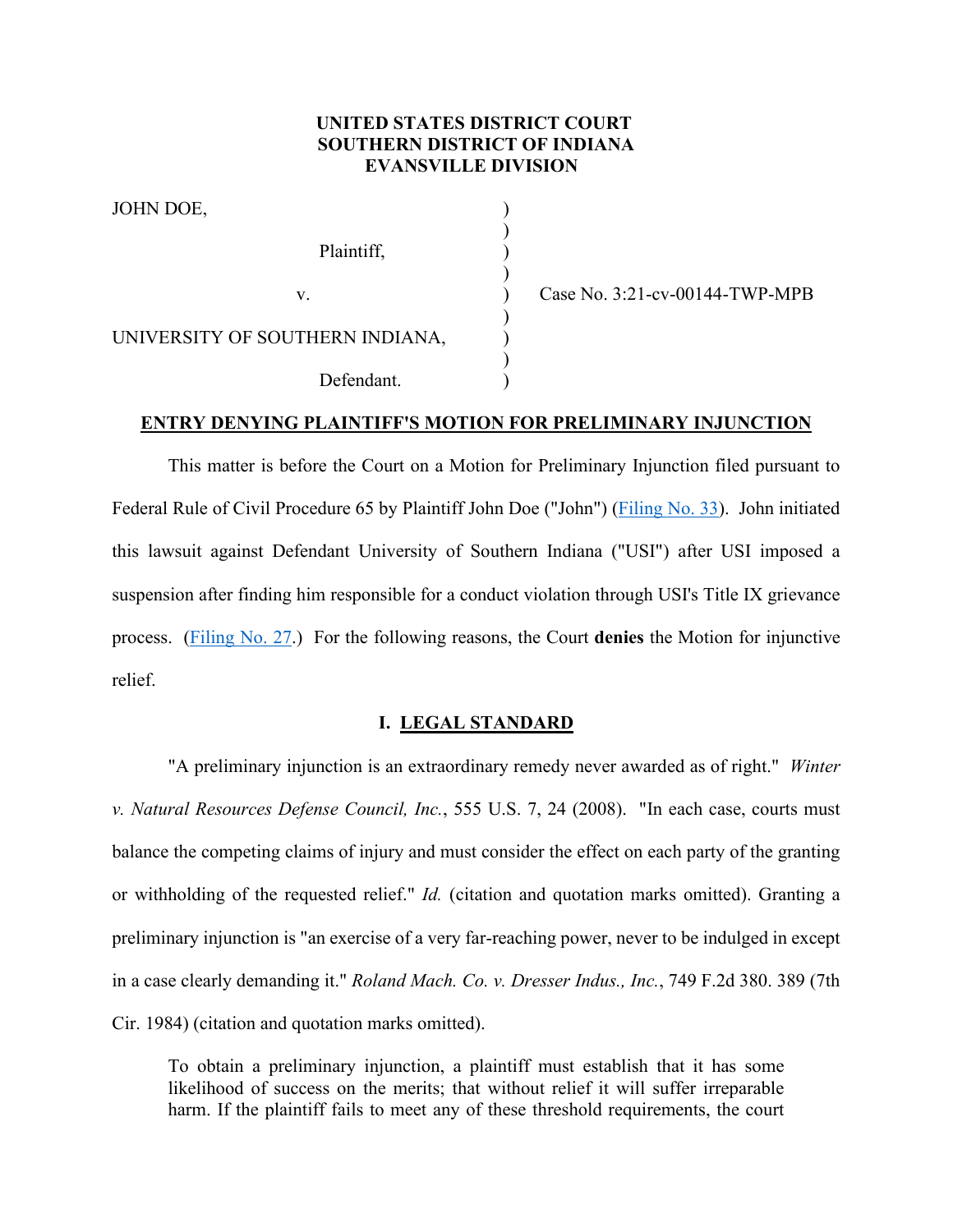must deny the injunction. However, if the plaintiff passes that threshold, the court must weigh the harm that the plaintiff will suffer absent an injunction against the harm to the defendant from an injunction, and consider whether an injunction is in the public interest.

*Geft Outdoors, LLC v. City of Westfield*, 922 F.3d 357, 364 (7th Cir. 2019) (citations and quotation marks omitted). Courts in the Seventh Circuit employ a sliding scale approach where the greater the likelihood of success, the less harm the moving party needs to show to obtain an injunction, and vice versa. *Girl Scouts of Manitou Council, Inc. v. Girl Scouts of the United States of America, Inc.,* 549 F.3d 1079, 1086 (7th Cir. 2008).

#### **II. BACKGROUND**

John is a nineteen-year-old male, who is currently a sophomore at USI. [\(Filing No. 51 at](https://ecf.insd.uscourts.gov/doc1/07318932808?page=1)  [1-2.](https://ecf.insd.uscourts.gov/doc1/07318932808?page=1)) He is majoring in Business Administration and is currently receiving academic and athletic scholarships. *Id.* at 2. During the fall 2020 semester, John met a female, Jane Doe ("Jane"), who was also a freshman student. [\(Filing No. 58 at 3-4.](https://ecf.insd.uscourts.gov/doc1/07318956991?page=3)) The two became "best friends" during their freshmen year, spending significant time together and communicating frequently. John and Jane lived in separate dormitories that were located right next to each other. *Id.* at 4.

The evening of November 13, 2020, and the morning of November 14, 2020, John, Jane, Jane's roommate, two suitemates, and a few other friends were hanging out and drinking. [\(Filing](https://ecf.insd.uscourts.gov/doc1/07318956991?page=4)  [No. 58 at 4.](https://ecf.insd.uscourts.gov/doc1/07318956991?page=4)) Jane was one of the people drinking but John maintains that he did not drink that evening. *Id.* Most of the drinking and socializing took place in Jane's residence hall, specifically the common room she shared with her suitemates. *Id.* On that night, John, Jane, and the others gathered at Jane's on-campus apartment, frequented a Taco Bell located off-campus, and then returned to Jane's residence hall where the socializing and drinking continued. *Id.* John alleges that when the group returned to campus from Taco Bell, he went back to his residence hall alone.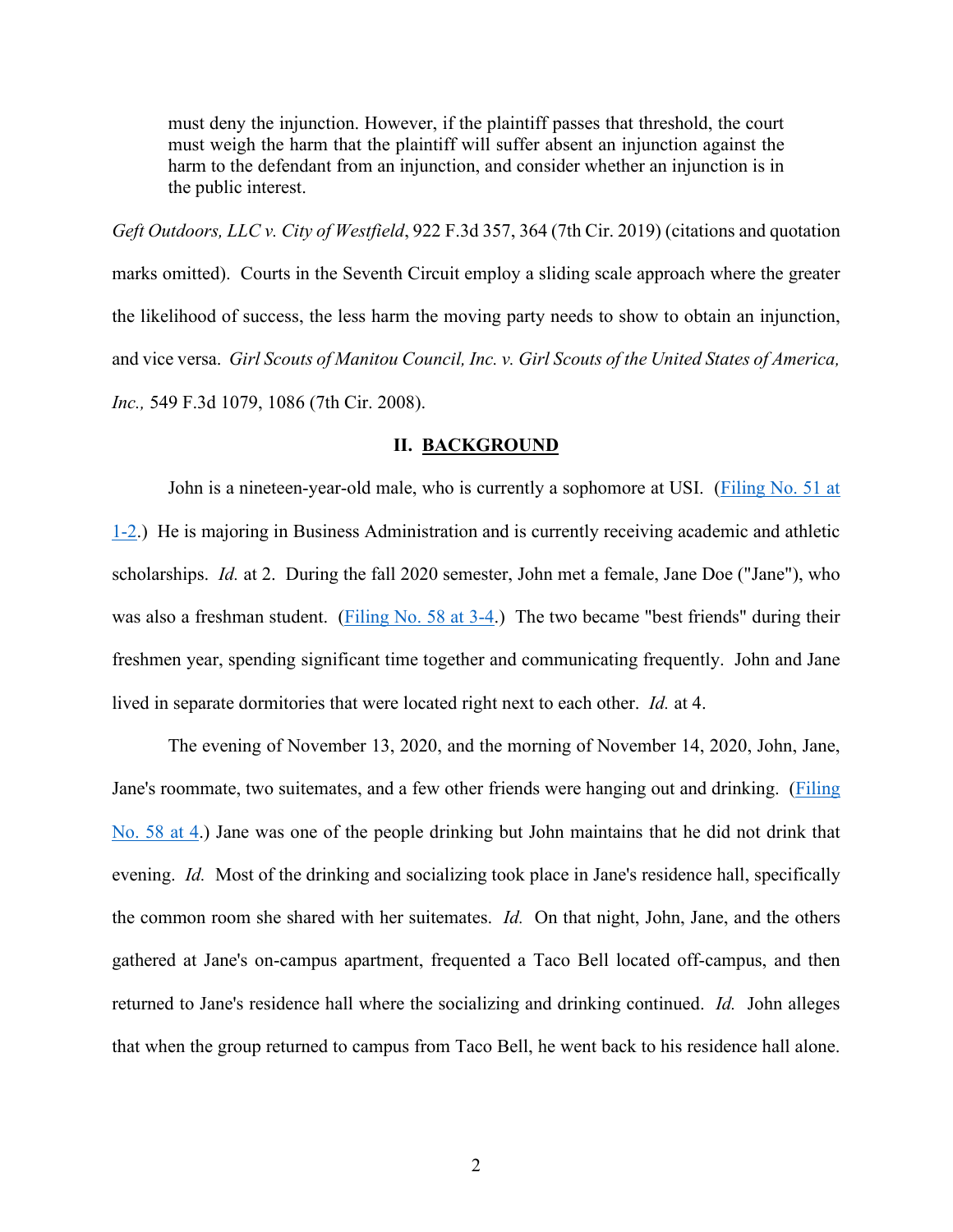*Id.* Around 2:00 a.m. on November 14, 2020, John received a Snapchat message from Jane asking him to come up to her dorm room and he complied. *Id.*

At some point after returning to Jane's apartment, Jane alleges that John joined her in her bed and proceeded to touch her breasts and finger her vagina without her consent. *Id.* John denies that he was ever in Jane's bed with her on November 14, 2020, and he denies any sexual touching on that date. *Id.* at 5. John does not dispute Jane's level of intoxication and that he helped her get into her bed on November 14, 2020. *Id.* But according to John, after helping put Jane to bed, he joined the others in the common room. [\(Filing No. 51 at 2.](https://ecf.insd.uscourts.gov/doc1/07318932808?page=2)) At some point after that, John reported that Jane woke up, got out of bed, and joined the others in the common room. *Id.* John reported that at approximately 6:30 a.m. on November 14, 2020, Jane went to a nearby McDonald's with some of the other individuals while he stayed and slept in the common room until later in the day. *Id.*

After the alleged incident, John and Jane continued to communicate frequently, attended at least one off-campus party together, and John visited Jane's apartment at least once. *Id.* They also communicated during USI's winter break. *Id.* at 3. After the break, John returned to campus but Jane was delayed due to COVID-19. *Id.* After Jane returned to campus, John and Jane continued to communicate, including Jane demanding that John repay some money that he had previously borrowed from her. *Id.*

On February 11, 2021, Jane had a panic attack and disclosed to her roommates that John had "fingered her" without her consent on the morning of November 14, 2021. *Id.* Jane's roommate called USI's Public Safety Office the same day and reported that Jane had been sexually assaulted by John. *Id.* A USI public safety officer and a deputy from the Vanderburgh County Sheriff's Office interviewed Jane in her apartment and each officer prepared a separate report. *Id.*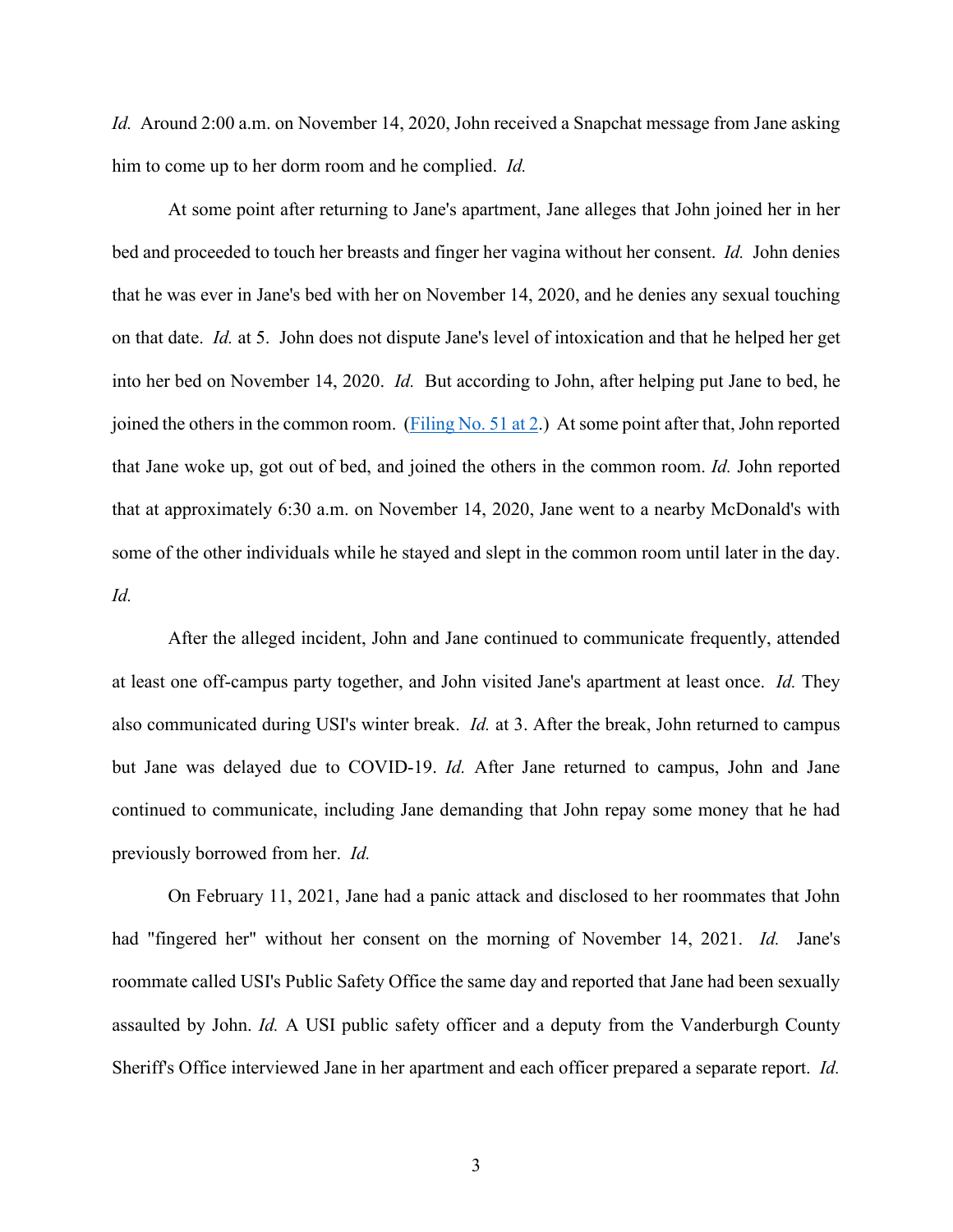at 4. On February 25, 2021, Jane submitted a written complaint to USI's Title IX Office alleging that John had sexually assaulted her in her campus dorm room on the morning of November 14, 2020. [\(Filing No. 58 at 6.](https://ecf.insd.uscourts.gov/doc1/07318956991?page=6))

On March 26, 2021, USI sent written notice of the complaint to John. [\(Filing No. 51 at 5-](https://ecf.insd.uscourts.gov/doc1/07318932808?page=5) [6.](https://ecf.insd.uscourts.gov/doc1/07318932808?page=5)) John alleges that the notice did not include the specific allegations of sexual assault, that USI refused to give him a copy of Jane's complaint, and that USI withheld other facts. *Id.* at 6. USI designated Demetrius Peterson ("Mr. Peterson"), a lawyer from Husch Blackwell, to act as the Title IX Investigator for Jane's complaint. [\(Filing No. 58 at 7.](https://ecf.insd.uscourts.gov/doc1/07318956991?page=7)) As a part of his investigation, Mr. Peterson interviewed both John and Jane, as well as other individuals, and collected documents from each of them. *Id.* Mr. Peterson completed his final Investigation Report on July 15, 2021. [\(Filing No. 51 at 7.](https://ecf.insd.uscourts.gov/doc1/07318932808?page=7))

On July 26, 2021, USI gave written notice to John that a hearing on Jane's complaint would take place. [\(Filing No. 58 at 9.](https://ecf.insd.uscourts.gov/doc1/07318956991?page=9)) In the notice, USI stated that it would be appointing three people from Grand River Solutions to serve as the hearing panel. *Id.* Grand River Solutions is an independent firm that specializes in Title IX services. *Id.* The three representatives would conduct the panel hearing, render a written responsibility determination and, if applicable, issue a sanction determination. *Id.* By this time, John had retained counsel. On August 2, 2021, USI emailed John and his counsel with a copy of the hearing agenda which outlined the procedural order of events for the upcoming hearing and a copy of USI's Statement of Rights and Process which governed the hearing procedure and rules of decorum. *Id.* at 10. After receiving the letter, John and his counsel met with USI's Interim Title IX Coordinator on August 3, 2021. *Id.* at 11. During the meeting, the parties discussed the procedure for the upcoming panel hearing and answered questions posed by John and his counsel. *Id.*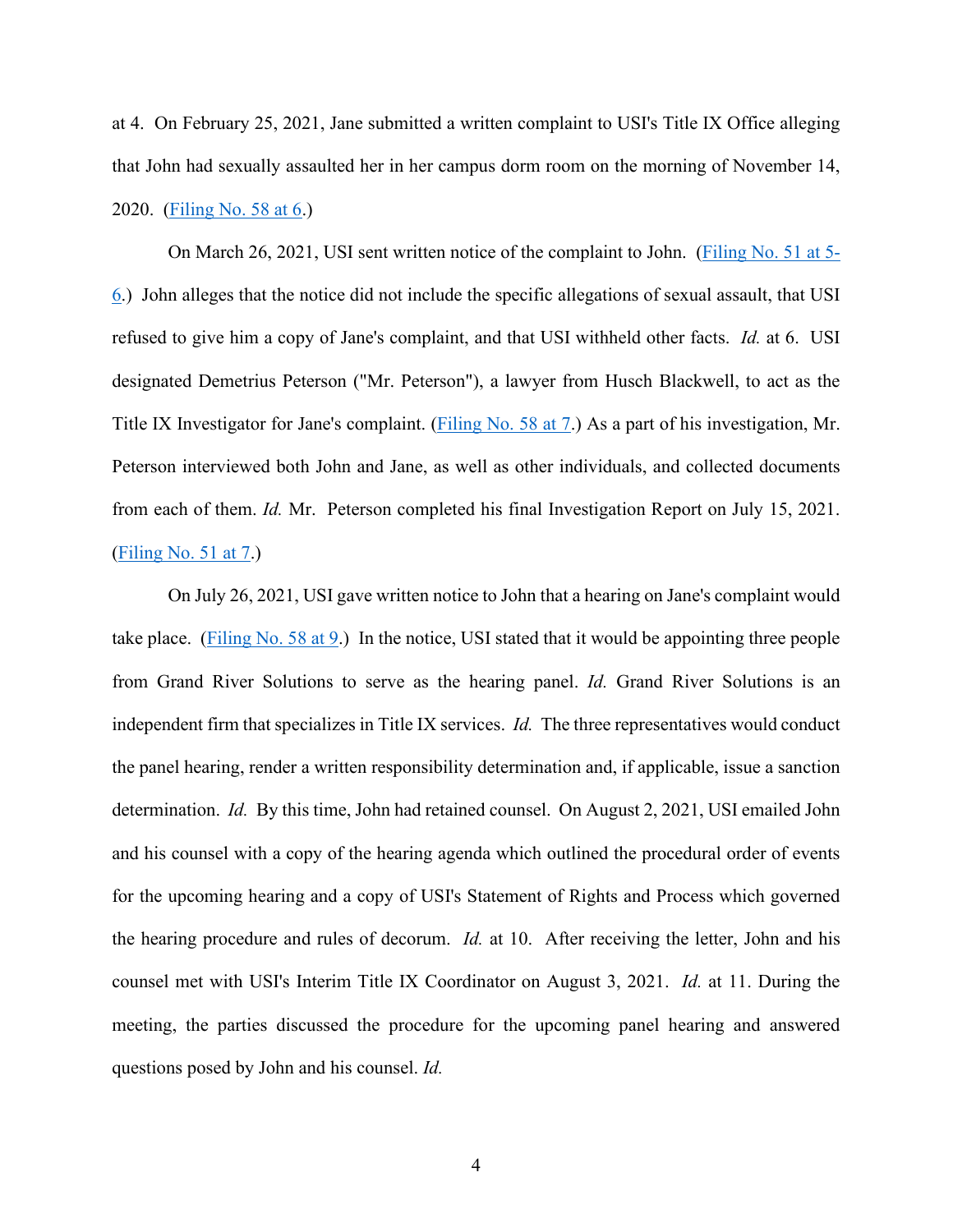The hearing was held on August 4, 2021. *Id.* The hearing was conducted via Zoom and lasted approximately five and a half hours excluding breaks. *Id.* The hearing included questioning of Jane, John, and two witnesses, Jane's roommate and one of her suitemates. *Id.* During the hearing, John's counsel was given the opportunity to cross-examine Jane and the two witnesses. *Id.* At the conclusion of the hearing, the decision-makers advised the parties that they would "deliberate in private to determine based on the preponderance of the evidence whether a policy violation has been committed" and would then issue a written determination decision to the parties. *Id.* at 11-12.

On August 25, 2021, USI sent John an email with the panel's written decision attached. [\(Filing No. 51 at 16.](https://ecf.insd.uscourts.gov/doc1/07318932808?page=16)) Using a preponderance of the evidence standard, the panel found John responsible for committing sexual assault. [\(Filing No. 58 at 16.](https://ecf.insd.uscourts.gov/doc1/07318956991?page=16)) The panel indicated that it reached its decision by relying on the final Investigative Report and appendices, the statements provided by Jane and John during the panel hearing, and the statements provided by witnesses who appeared at the panel hearing. *Id.* The decision also included sanctioning John to the following: (1) suspension, effective fall semester 2021 and eligible to return spring semester 2023; and (2) Title IX Sexual Harassment education following return from suspension. [\(Filing No. 51 at 17.](https://ecf.insd.uscourts.gov/doc1/07318932808?page=17))

On September 1, 2021, John submitted a written appeal of the decision to USI. *Id.* at 21. USI appointed Christopher Bayh ("Mr. Bayh"), an Indianapolis attorney from Barnes & Thornburg, to serve as the appellate officer. *Id.* After reviewing the appeal, Mr. Bayh issued his decision on September 22, 2021, denying John's appeal and affirming the panel's decision. *Id.*

On September 24, 2021, John filed his original Complaint in state court. [\(Filing No. 1-1.](https://ecf.insd.uscourts.gov/doc1/07318895900)) The original Complaint alleged several claims against USI: (1) violation of Title IX, erroneous outcome; (2) violation of Title IX, deliberate indifference; (3) violation of due process under the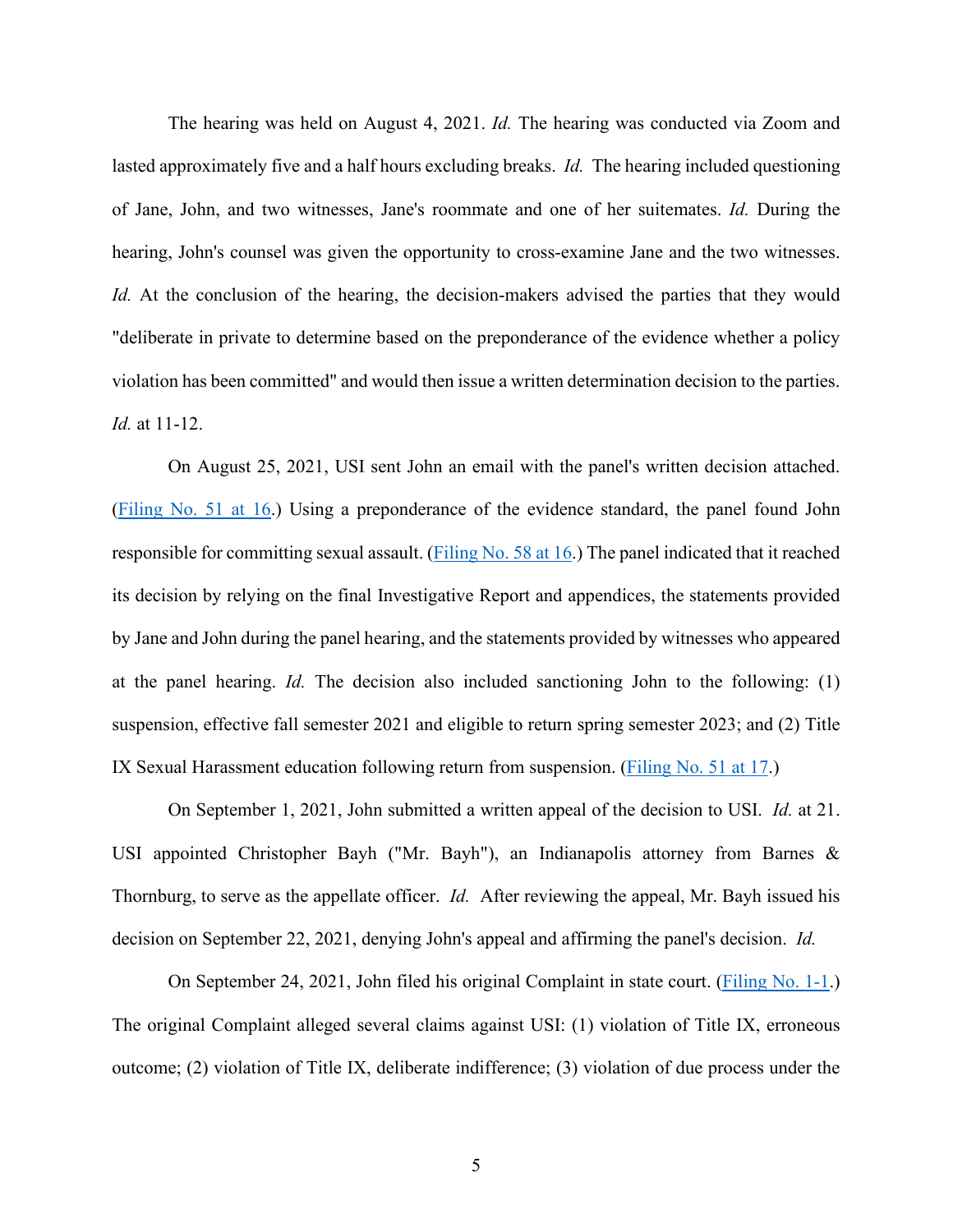Fourteenth Amendment; (4) violation of equal protection under the Fourteenth Amendment; (5) specific performance under contact; (6) judicial review of USI's appeal decision; (7) preliminary and permanent injunction; and (8) temporary restraining order. *Id.* USI removed the case to federal court on September 29, 2021. [\(Filing No. 1.](https://ecf.insd.uscourts.gov/doc1/07318895899)) The Court entered an order extending temporary restraining order issued by the state court, until it rules on the Motion for preliminary injunction. [\(Filing No. 13\)](https://ecf.insd.uscourts.gov/doc1/07318904246). On October 18, 2021, John filed an Amended Complaint which reduced his claims to three: (1) violation of Title IX; (2) preliminary and permanent injunction; and (3) attorneys' fees. [\(Filing No. 27.](https://ecf.insd.uscourts.gov/doc1/07318927575)) The Court heard oral argument on December 17, 2021. [\(Filing No. 105.](https://ecf.insd.uscourts.gov/doc1/07319032390))

### **III. DISCUSSION**

John seeks a preliminary injunction on his Title IX claim to enjoin USI from enforcing a three-semester suspension resulting from a fundamentally unfair disciplinary process. The Court will first address the parties' preliminary motions before addressing the motion for injunctive relief.

#### **A. Preliminary Motions**

Following oral argument on the Motion, John filed two motions to supplement the evidence provided in support of the preliminary injunction. [\(Filing No. 117;](https://ecf.insd.uscourts.gov/doc1/07319076466) [Filing No. 127.](https://ecf.insd.uscourts.gov/doc1/07319100317))<sup>[1](#page-5-0)</sup> The first motion included social media posts from Jane indicating that she was transferring to the University of Kansas. [\(Filing No. 117.](https://ecf.insd.uscourts.gov/doc1/07319076466)) The second was to provide an interrogatory answered by USI indicating that Jane was not currently enrolled at USI for any classes during the Spring 2022 semester. [\(Filing No. 127.](https://ecf.insd.uscourts.gov/doc1/07319100317)) John argues that both pieces of evidence are material to the Court's forthcoming ruling on his Motion for Preliminary Injunction [\(Filing No. 33\)](https://ecf.insd.uscourts.gov/doc1/07318932419), specifically to the

<span id="page-5-0"></span><sup>&</sup>lt;sup>1</sup> USI filed its own motion to supplement evidence (*Filing No. 128*), and John filed a third motion to supplement evidence as well [\(Filing No. 130\)](https://ecf.insd.uscourts.gov/doc1/07319118286). Both motions have already been granted by the Court. [\(Filing No. 129;](https://ecf.insd.uscourts.gov/doc1/07319103534) [Filing No.](https://ecf.insd.uscourts.gov/doc1/07319125388)  [132.](https://ecf.insd.uscourts.gov/doc1/07319125388))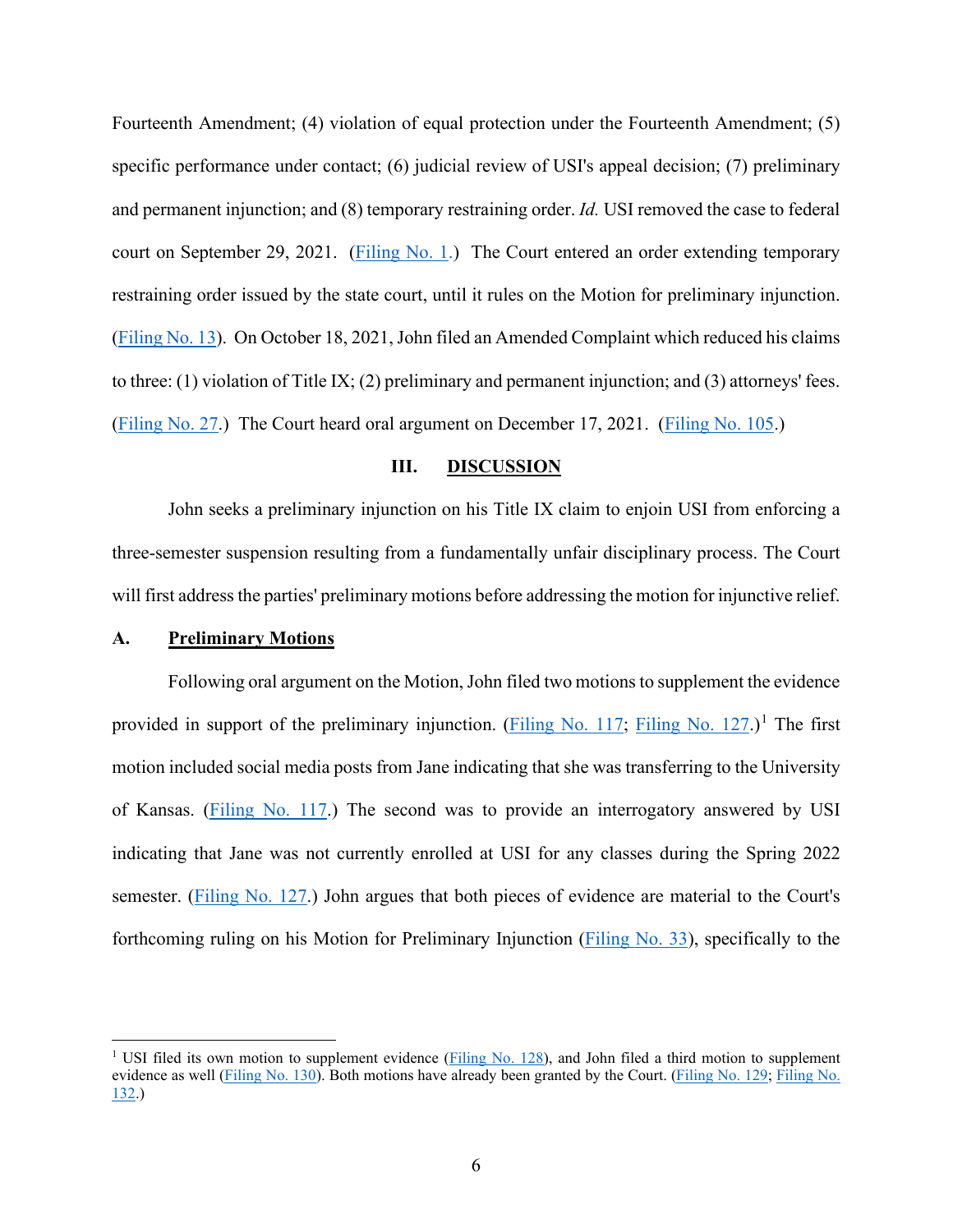balance of harms and public interest elements. The Court has reviewed all of the parties supplemental materials and since it has allowed prior supplements, will grant the pending motions.

### **B. Motion for Preliminary Injunction**

As previously stated, to obtain a preliminary injunction, John must establish the following factors: (1) that he is likely to succeed on the merits; (2) that he has no adequate remedy at law; (3) that he is likely to suffer irreparable harm in the absence of preliminary relief; (4) that the balance of equities tip in his favor; and (5) issuing the injunction is in the public interest. *Geft*, 922 F.3d at 364. The first two factors are threshold determinations. "If the moving party meets these threshold requirements, the district court 'must consider the irreparable harm that the nonmoving party will suffer if preliminary relief is granted, balancing such harm against the irreparable harm the moving party will suffer if relief is denied.'" *Stuller, Inc. v. Steak N Shake Enterprises, Inc.*, 695 F.3d 676, 678 (7th Cir. 2012) (quoting *Ty, Inc. v. Jones Group, Inc.*, 237 F.3d 891, 895 (7th Cir. 2001)). The Court first considers whether Doe has demonstrated a likelihood of success on the merits regarding his Title IX claim.

Title IX provides that "[n]o person in the United States shall, on the basis of sex, be excluded from participation in, be denied the benefits of, or be subjected to discrimination under any education program or activity receiving Federal financial assistance . . . ." 20 U.S.C. § 1681(a). To support a Title IX claim, a plaintiff must show (1) that the educational institution intentionally discriminated against the plaintiff based on the plaintiff's sex, and (2) that "gender was a motivating factor in the decision to impose the discipline." *Doe v. Indiana Univ.-Bloomington*, 2019 WL 341760, at \*8 (S.D. Ind. Jan. 28, 2019) (quoting *King v. DePauw Univ.*, 2014 WL 4197507, at \*10 (S.D. Ind. Aug 22, 2014)). The formative question the Court must answer is "do the alleged facts,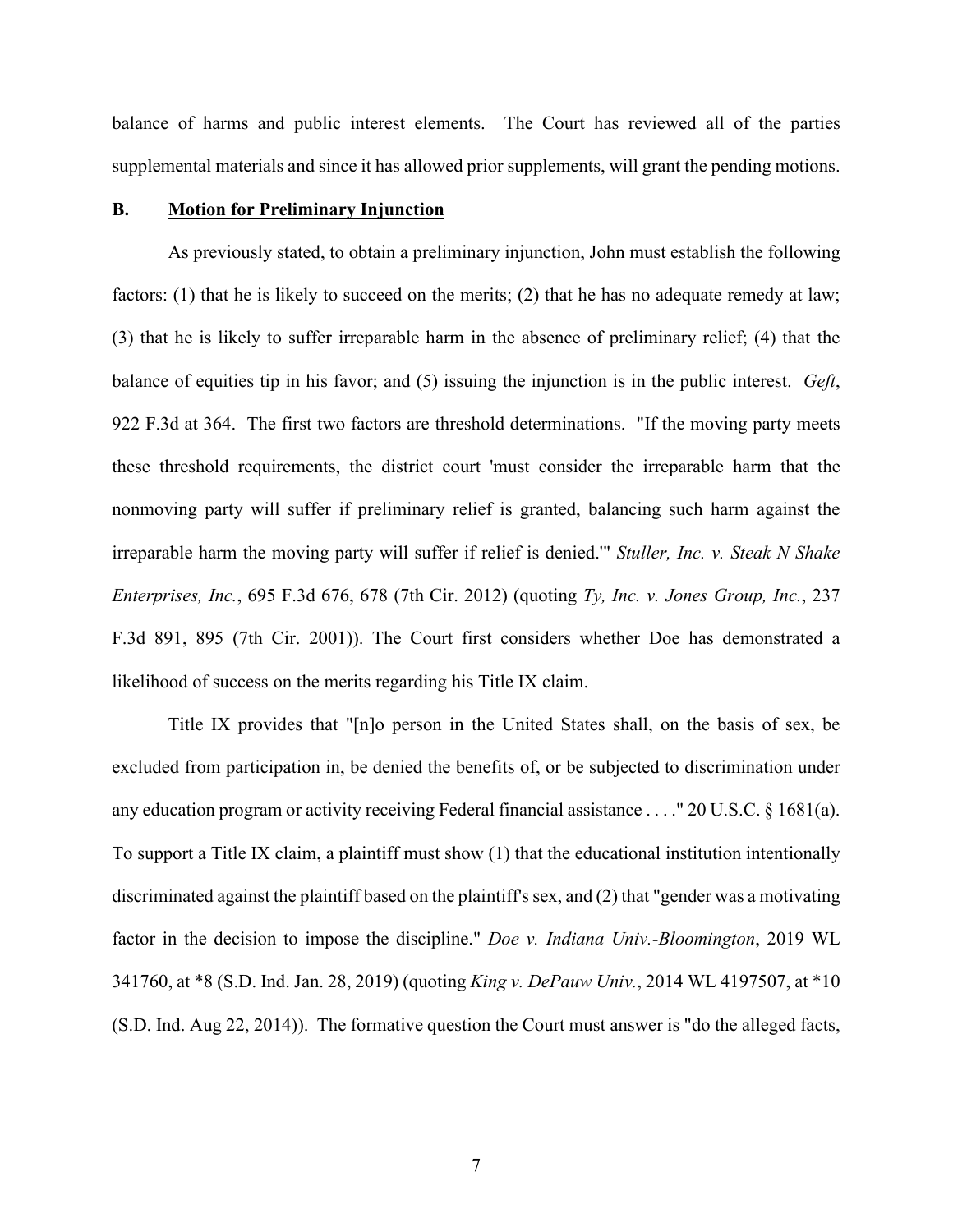if true, raise a plausible interference that [USI] discriminated against [John] on the basis of sex?" *Doe v. Purdue Univ.*, 928 F.3d 652, 667-668 (7th Cir. 2019).

One category of Title IX claims attacking a university's disciplinary proceeding is the "erroneous outcome" claim, where "the plaintiff was innocent and wrongly found to have committed an offense." *Yusuf v. Vassar College*, 35 F.3d 709, 715 (2d Cir. 1994). "A plaintiff alleging an 'erroneous outcome' claim under Title IX must first 'allege particular facts sufficient to cast some articulable doubt on the accuracy of the outcome of the proceedings' and then also 'allege particular circumstances suggesting that gender bias was a motivating factor behind the erroneous finding.'" *Doe v. Purdue Univ*., 281 F. Supp. 3d 754, 774 (N.D. Ind. 2017) (quoting Yusuf, 35 F.3d at 715).

John argues that he is likely to succeed on the merits of his claim because of the numerous violations of 34 C.F.R. § 106.45. John points out that when the Department of Education was adopting this rule, it determined that these policies were needed to " avoid . . . injection of sex-based biases and stereotypes in Title IX proceedings." [\(Filing No. 51 at 28](https://ecf.insd.uscourts.gov/doc1/07318932808?page=28) (citing 85 Fed. Reg. at 30,054).) The Department of Education also stated that failing to comply with this new rule would "constitute[] a violation of [the rule] and potentially, discrimination under Title IX." *Id.* (citing 85 Fed. Reg. at 30,047). In his briefing, John alleges twelve different violations of procedure that support his Title IX claim, which the Court will discuss in turn.

First, during the process of investigating Jane's claim, USI changed its definition for rape from "nonconsensual sexual intercourse" to a term that would include Jane's allegations against John. *Id.* at 28-29. The previous definition aligned with the Federal Bureau of Investigation's definition and, according to John, "the Interim Coordinator, Investigator, Decision Makers, and Appeal Officer knew that 'rape' was nonconsensual intercourse." *Id.* at 29.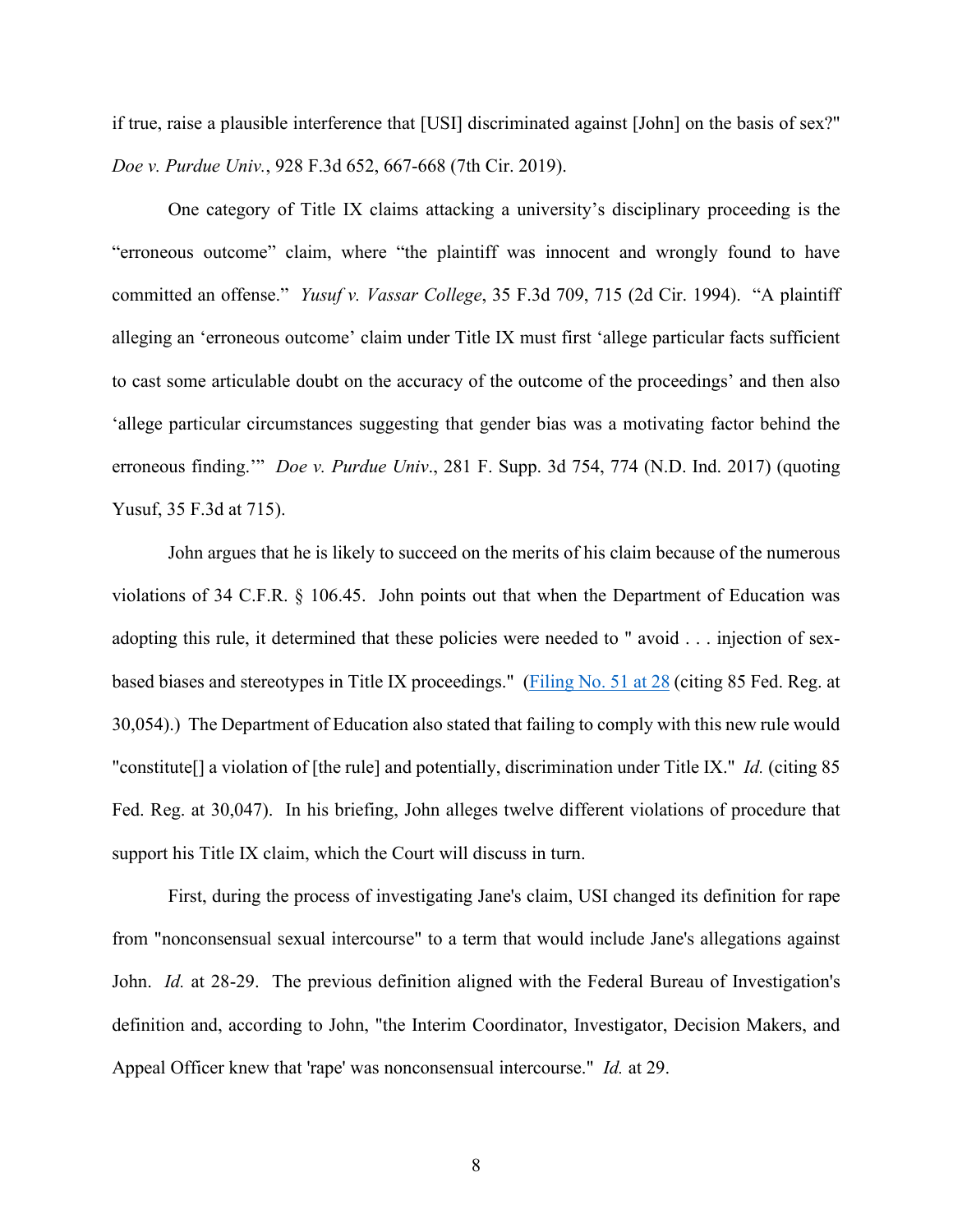Second, 34 C.F.R. 106.45(b)(6)(i) states that decision makers cannot rely on statements by persons who were not subject to cross-examination. *Id.* Despite knowing this, John alleges that the panel "relied on multiple purported statements by female witnesses that Plaintiff sexually assaulted and/or raped them." *Id.*

Third, John contends that USI knew of the six requirements for a written decision under 34 C.F.R  $\S$  106.45(b)(7)(ii)(A)-(F), which require the identification of the allegations of sexual harassment as defined in 34 C.F.R. § 106.30 and a determination as to each allegation. *Id.* John asserts that the Title IX personnel ignored this mandate in its definition of "rape" and in failing to render a determination of Jane's allegation of sexual assault for non-consensual kissing. *Id.*

Fourth, USI repeatedly threatened John with expulsion if he shared information relating to allegations or the process outside of his advisor/council. *Id.* at 30. John contends that Title IX personnel have been trained that this type of threat is prohibited and that a party has the right to share information for purposes of the process and personal support. *Id.*

Fifth, USI implemented a new Title IX policy during the process of investigating Jane's claim to alter the appeal grounds mandated in 34 C.F.R. § 106.45(b)(8)(i). *Id.* According to John, USI restricted appeals to those with "procedural irregularities" involving the "investigation." John argues that this is a clear violation of the Regulations. *Id.*

Sixth, 34 C.F.R. § 106.45(b)(6) restricts evidence of prior sexual relations between Jane and John where consent was not an issue. *Id.* Because John denied that any conduct of a sexual nature alleged by Jane occurred on November 14, 2020, the issue of consent was not relevant to the complaint. *Id.* John asserts that the Title IX personnel ignored their training and addressed prior sexual relations at all stages of the process. *Id.*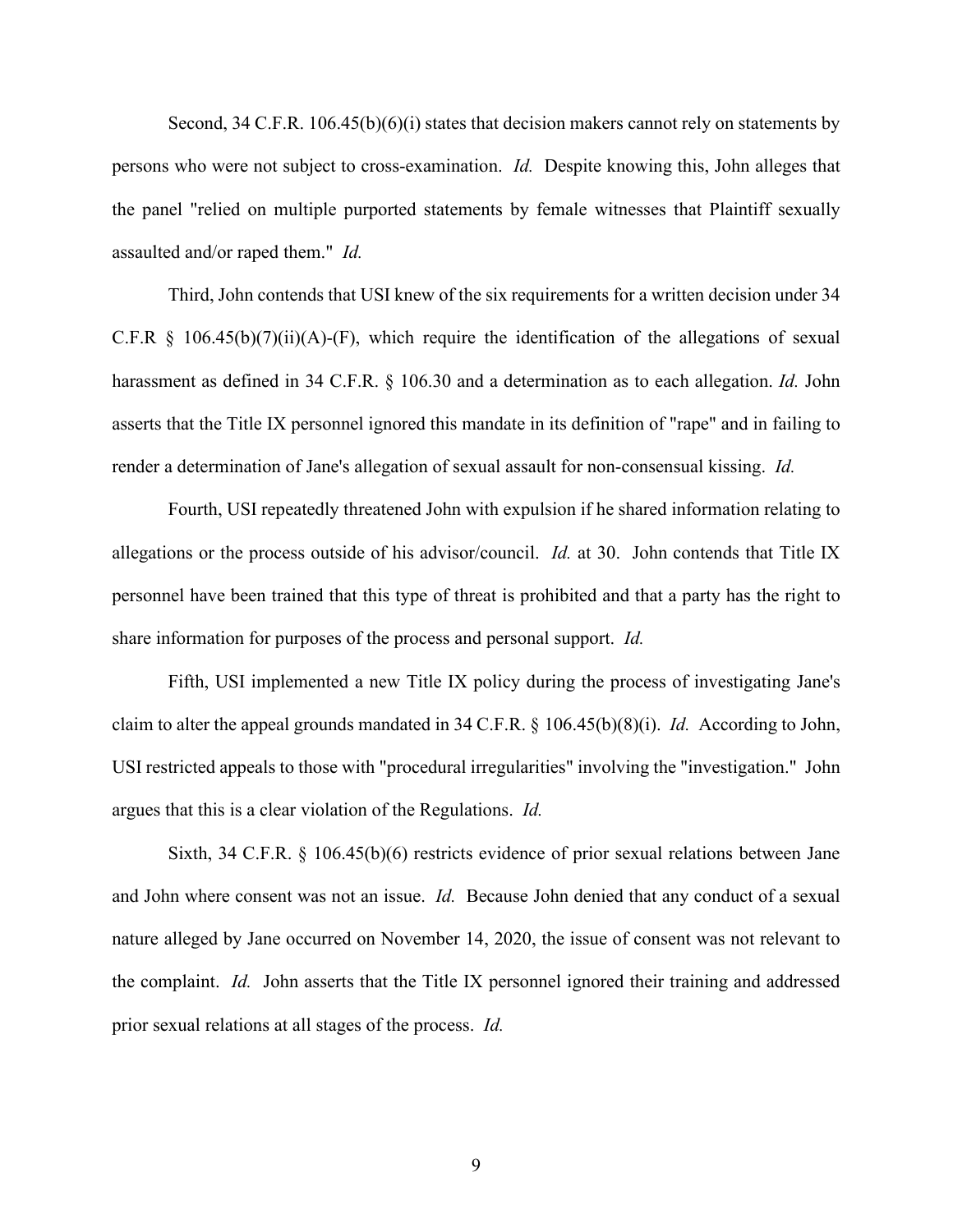Seventh, John argues that the Title IX personnel were trained in the prohibition in 34 C.F.R.  $\S 106.45(b)(1)(ii)$  that "credibility determinations may not be based on a person's status as a ... respondent." *Id.* at 30. John contends that the panel ignored this mandate when it made a determination of credibility, in part, based on his status as a respondent because he "has a motivation to falsify information" as he "will likely face a sanction if found responsible." *Id.* at 31.

Eighth, USI did not provide him with written notice of Jane's allegations until after the investigation was complete and just prior to the hearing. *Id.* at 31. Additionally, USI misrepresented the existence of Jane's written complaint and the information it contained. *Id.* John contends that 34 C.F.R. § 106.45(b)(2)(B) requires prompt disclosure of information known by USI and the specifics of Jane's allegations of sexual assault. *Id.*

Ninth, under 34 C.F.R.  $\S$  106.45(b)(5)(i), (vi)-(vii), the burden of proof and the burden of gathering evidence was on USI not John, the investigator was to provide access to all information directly related to the allegations to John, and the investigator was to create a report that summarizes the relevant evidence. *Id.* at 31-32. John contends that the investigator did not obtain relevant evidence from Jane or her roommates, did not provide him with access to the Sheriff's Office's interview with Jane's roommate, and he did not redact irrelevant information nor include relevant videos in the report that was submitted to the panel. *Id.* Additionally, contrary to the regulations, John asserts that the Appeal officer imposed the burden of gathering evidence and proof on John and his counsel. *Id.*

Tenth, Title IX personnel were required to make an "objective evaluation of all relevant evidence" pursuant to 34 C.F.R. § 106.45(b)(1)(ii). *Id.* at 32. John, however, contends that both the panel and the appeal officer ignored this regulation when reaching both of their decisions. *Id.* For the panel, John argues that the hearing officer used leading and suggestive questioning to get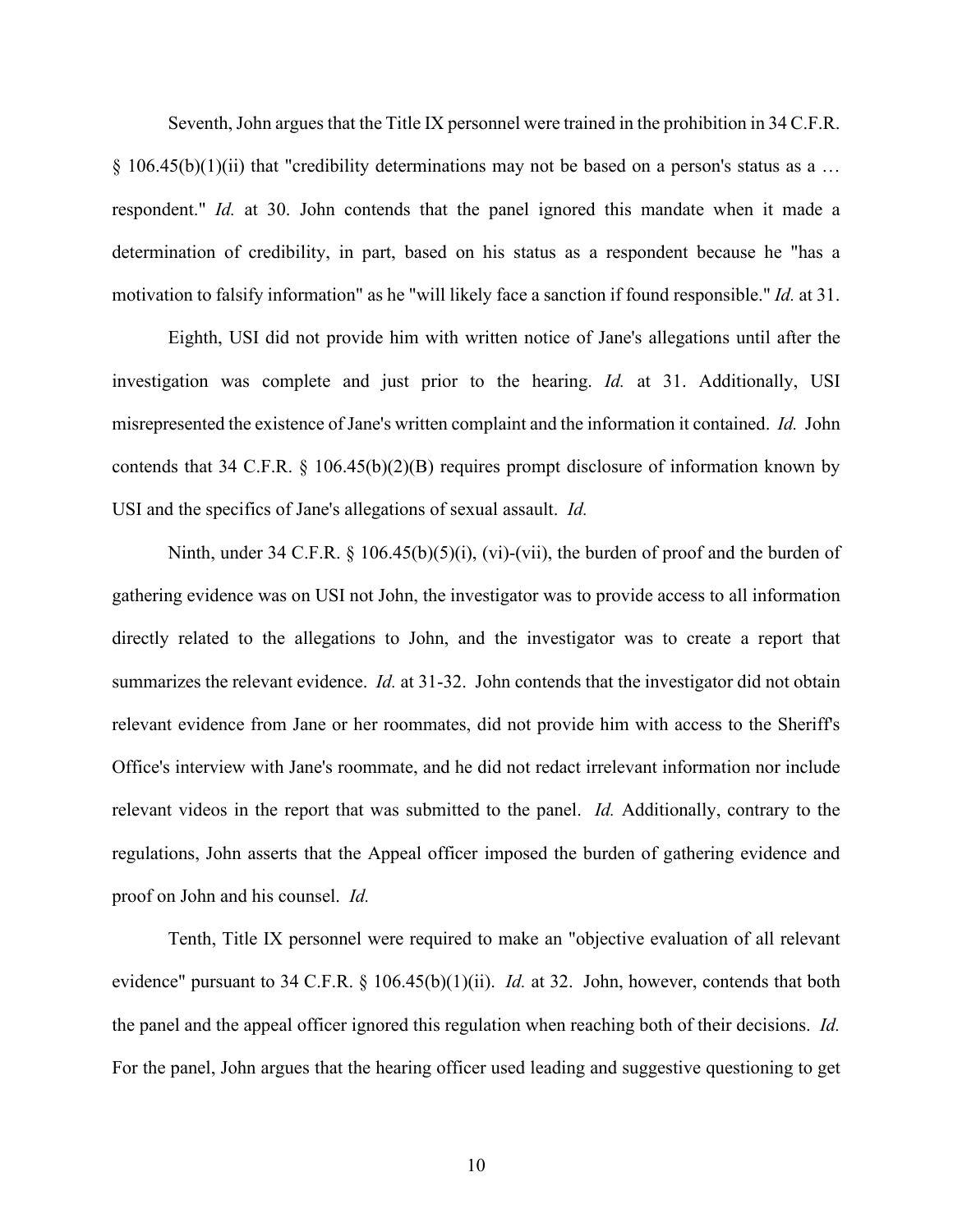John to agree to a timeline that the panel manufactured. *Id.* John alleges that the panel ignored their training on authenticity and relied on photographs "not in evidence" to manufacture their timeline. *Id.* Additionally, John alleges that the decision makers ignored Jane's admission that her allegation of sexual assault for kissing was false when finding that the remainder of her testimony was credible. *Id.*

Eleventh, USI was experiencing substantial criticism for its alleged inaction on Title IX complaints. *Id.* at 33. John argues that because of this criticism, USI shut down comments on the Men's Athletic Instagram page, blocked certain persons from posting comments, and issued a social media post asserting that it takes allegations of sexual misconduct seriously. John alleges that this criticism is what led USI to decide against him.

Finally, John asserts that all the individuals involved in the Title IX process "ignored their training, the applicable policy, and the Title IX requirements." *Id.* John, by restating the various violations previously mentioned, asserts that this resulted in various violations of 34 C.F.R. 106.45. *Id.* Without citing any additional information, John concludes that "[t]hese numerous substantive and procedural irregularities evidence a process motivated by gender bias against Plaintiff and in favor of Jane doe." *Id.* at 36.

In response, USI first points out that John was an invitee under a license pursuant to the implied contract of enrollment between USI and John. [\(Filing No. 58 at 20.](https://ecf.insd.uscourts.gov/doc1/07318956991?page=20)) USI contends that it has statutory authority under Indiana law to regulate John's conduct as a USI student. *Id.* (citing Ind. Code § 21-39-2-3). This statutory authority authorizes USI "to construct [its] own disciplinary procedures," and as a USI student, John contractually agreed to USI's procedures for deciding Jane's allegation, including USI's appeal process. *Id.* USI argues that its appeal process was John's final remedy for his grievances regarding the due process that USI promised to John. *Id.* at 21.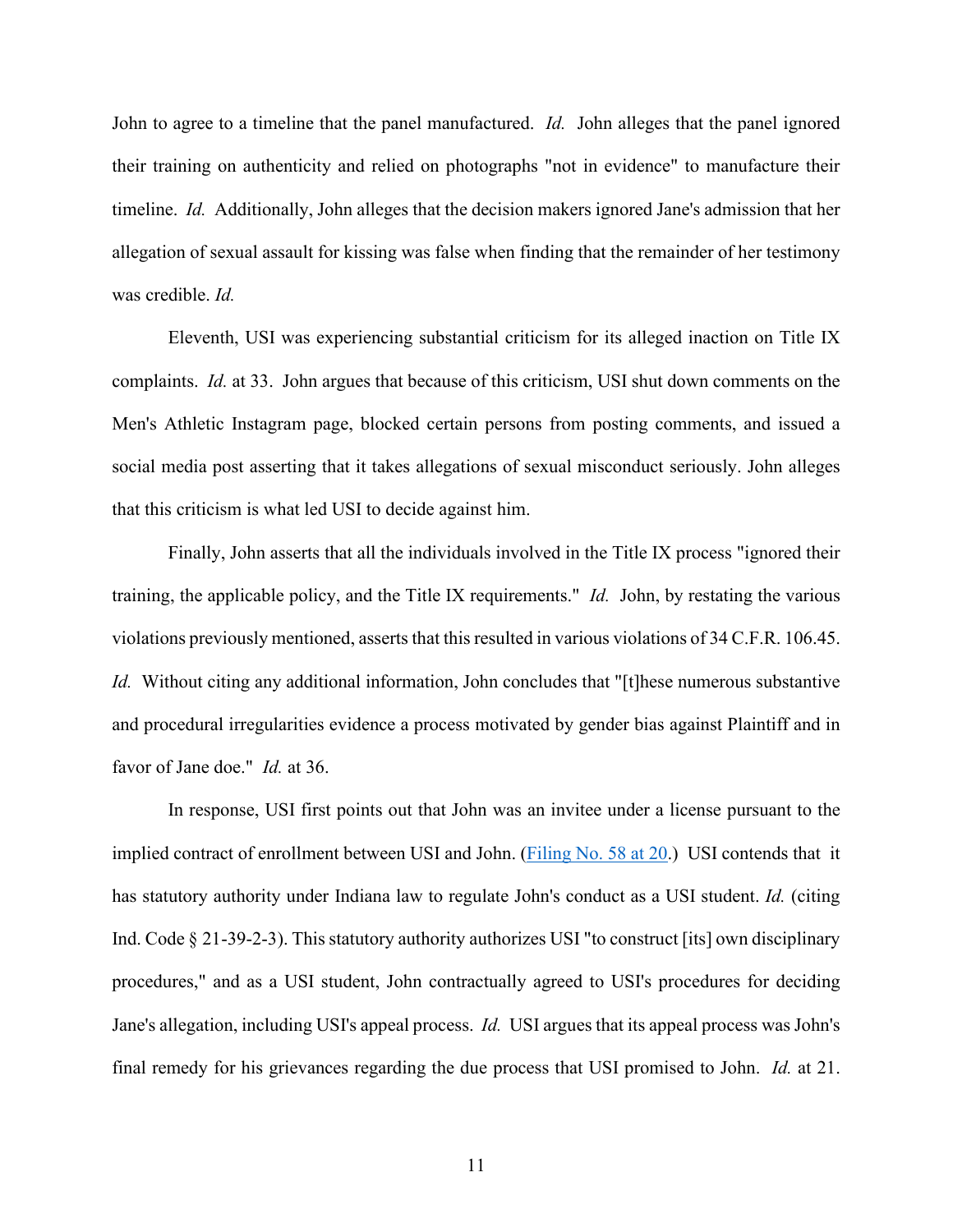The appeal decision was the final, non-appealable procedural event. *Id.* USI contends that John does not and cannot argue that he contracted for a stay of a disciplinary suspension, pending the arguments that he is presenting to the Court. *Id.*

Next, USI points out that John's Amended Complaint, which is now limited to a Title IX claim, requires that he show that "sex was a motivating factor in [the] university's decision to discipline a student." *Id.* (quoting *Doe v. Purdue Univ.*, 928 F.3d at 667-68). USI argues that John appears to allege "bias" from the Title IX personnel on four grounds: (1) procedural irregularities, (2) relevance of evidence received, (3) choice of words and solicitude to witnesses, and (4) evaluation of impeachment evidence. *Id.* USI contends that none of these arguments show bias based on John's gender. *Id.*

USI next contends that any events prior to the August 4, 2021 hearing are immaterial to the criteria for preliminary injunctive relief. *Id.* at 22. If John perceived any imminent or prospective harm from anything that happened prior to August 4, 2021, he would have filed his lawsuit much sooner. *Id.* "A preliminary injunction does not rewind the clock to address the events that occurred months ago. A preliminary injunction ordinarily only exists to preserve the status quo." *Id.* (citing *Long v. Brown*, No. 2:14-cv-00381-JMS-WGH, 2015 WL 4162809, at \*2 (S.D. Ind. July 9, 2015)). USI argues that the panel has made their decision, and the suspension is imminent. *Id.* at 22-23. The administrative process has been completed and USI argues that John has failed to allege any rule authorizing a stay of implementation of the final, non-appealable outcome. *Id.* at 23. According to USI, John cannot now invoke Title IX as a shield against "prompt corrective measures" that should commence no later than completion of Title IX's "Grievance process for formal complaints of sexual harassment." *Id*. at 23-24.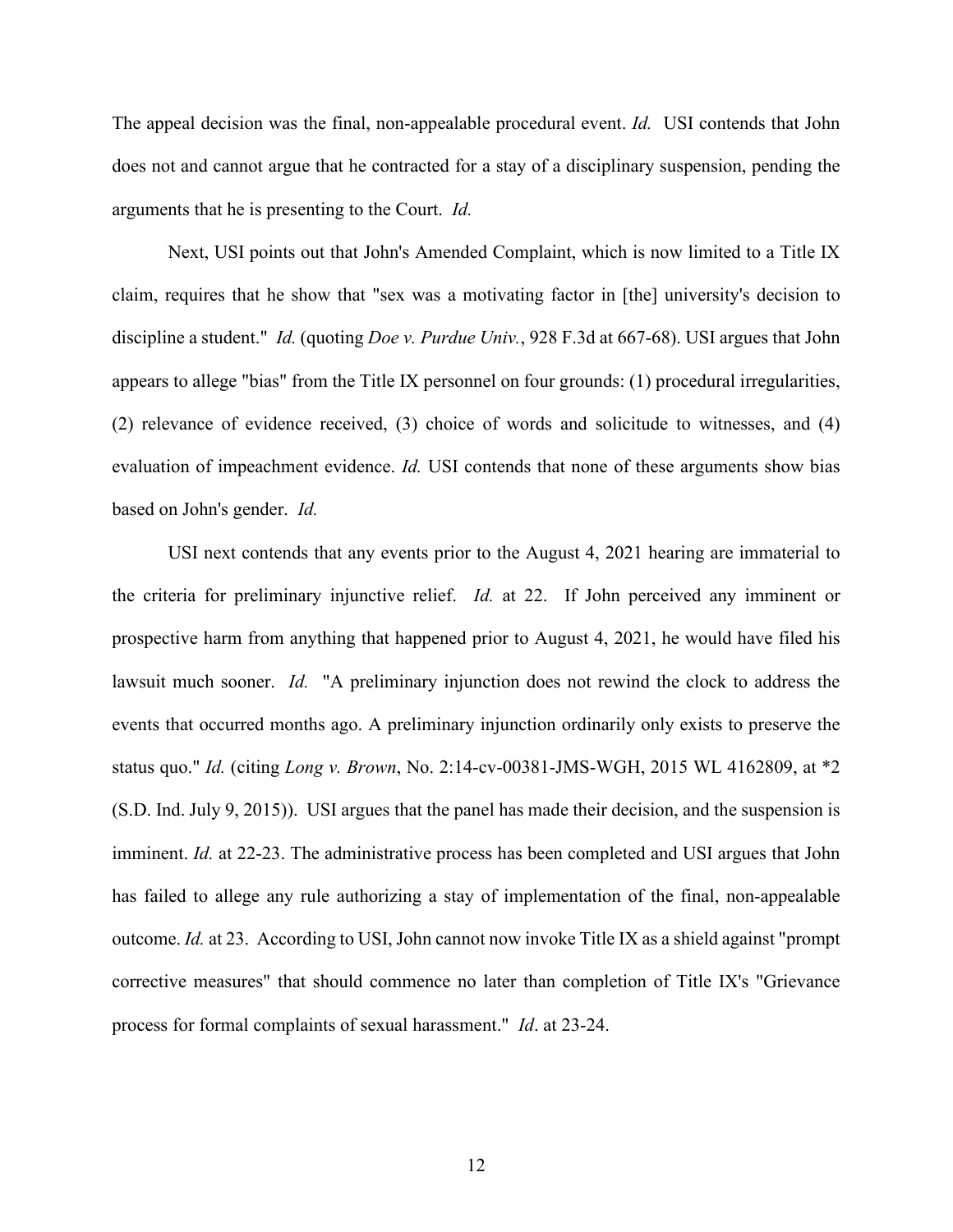USI argues that alleged errors of administrative due process, without more, is not probative of discriminatory intent. *Id.* at 24. For his theory of relief, USI contends that John needs to show the alleged procedural flaws were not errors at all, but rather were intentional steps in an anti-male scheme. *Id.* at 25. USI contends that John offers no evidence for such a scheme and that, in fact, the evidence is compelling in favor of USI's "good-faith and diligent commitment to truth-finding and evenhandedness." *Id.* USI notes that John and his legal team participated in identifying the issues for the hearing, finalizing the investigation record for the panel, and confirming the procedures and rules for the hearing. *Id.* John, and likely his legal team, sent a response to the investigative report that included the following:

- The Written Response does not allege any anti-male bias on the part of the investigator or anyone else associated with USI's process.
- The Written Response opens the door to a new impeachment theory: "[Jane] may have been pressured by [Jane's roommate] to make the false report against me because [Jane's roommate] has made numerous online posts falsely accusing me of assaulting other USI women and demanding I be removed as a member of the USI Men's Soccer Team. There is absolutely no basis for such defamatory statements, and no USI student or other woman has made any assault accusation against me—because none have ever occurred."
- The Written Response is silent on the investigation report's quotation of John's statement that his history of touching Jane was limited to cuddling and kissing.
- The Written Response does not contend that Jane was confusing the night in question with a prior occasion on which John fingered Jane's vagina.

*Id.* at 25-26. In addition, neither John nor his legal team raised any issues during their meeting with the Interim Title IX Coordinator the day before the hearing. *Id.* at 26. Both John and his legal team also expressly affirmed on the record that the hearing process was understood and accepted. *Id.* According to USI, at no point during or after the hearing did John or his counsel express any objection or concern about the hearing or investigative process. *Id.*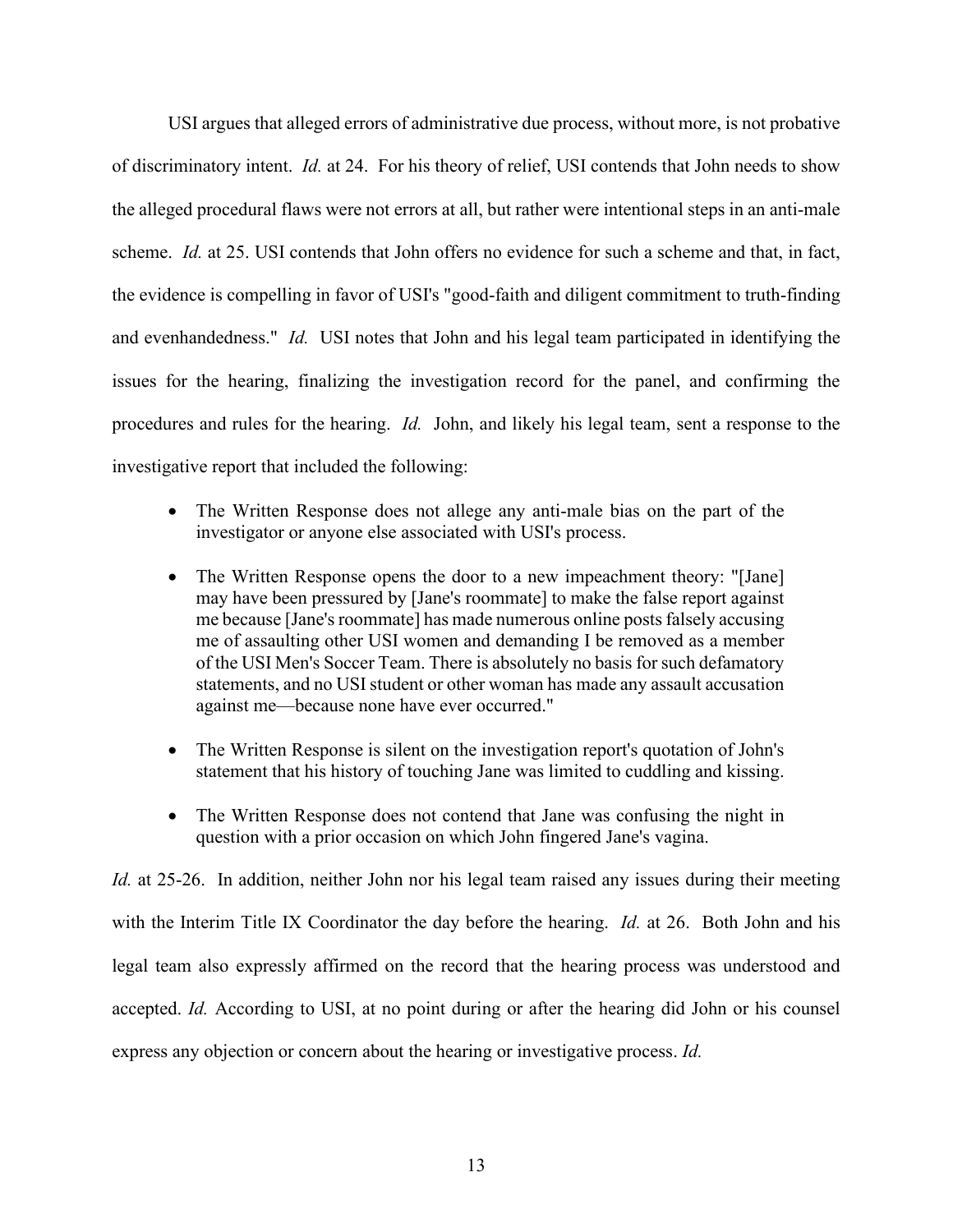Finally, USI contends that John supplied no evidence of anti-male bias in the panel's weighing of the evidence or the appellate officer's determination of John's appeal. *Id.* USI argues that John cannot prove anti-male bias by pointing out issues with the text of rules or procedures, nor can he show that the text of any University policy or procedure had an anti-male effect. *Id.* Based on John's written response to the investigative report, his original strategy was to attribute defamatory motives to Jane and her friends. *Id.* at 27. John maintained that he never joined Jane in her bed on November 14, 2020, did not touch Jane's breasts, and did not touch Jane's vagina that same morning. *Id.* However, at the hearing John pivoted to "a more conciliatory strategy." *Id.* At the hearing John admitted for the first time that he did, in fact, touch Jane in the ways she alleged, but only with her consent and only on a different occasion when she was sober. *Id.* Further, John testified that he believed that Jane's allegation was not intentionally false, but rather she was just confused, which Jane later denied. *Id.* USI argues that John's allegation of anti-male bias did not occur until after he received the panel ruling and "learned how badly his 'confusion' argument had impeached his credibility." *Id.* USI asserts that John has pointed to no gender bias on the part of the Title IX personnel or in their decision. *Id.* at 28-29. It asserts that the panel heard John change his story during the hearing, as well as heard from other witnesses that they observed John laying in Jane's bed despite his denying it. *Id.* This was enough, USI contends, for the panel to reach its decision and none of the alleged procedural irregularities demonstrate antimale bias. *Id.*

At oral argument, John referenced a USI school newspaper article that accused USI of not taking allegations of sexual misconduct seriously and "allowing a rapist to run on campus." [\(Filing](https://ecf.insd.uscourts.gov/doc1/07319042774?page=18)  [No. 109 at 18.](https://ecf.insd.uscourts.gov/doc1/07319042774?page=18)) He argued that because of "public pressure", USI made him the sacrificial male lamb and intentionally withheld exculpatory evidence concerning credibility. *Id*. at 34. But John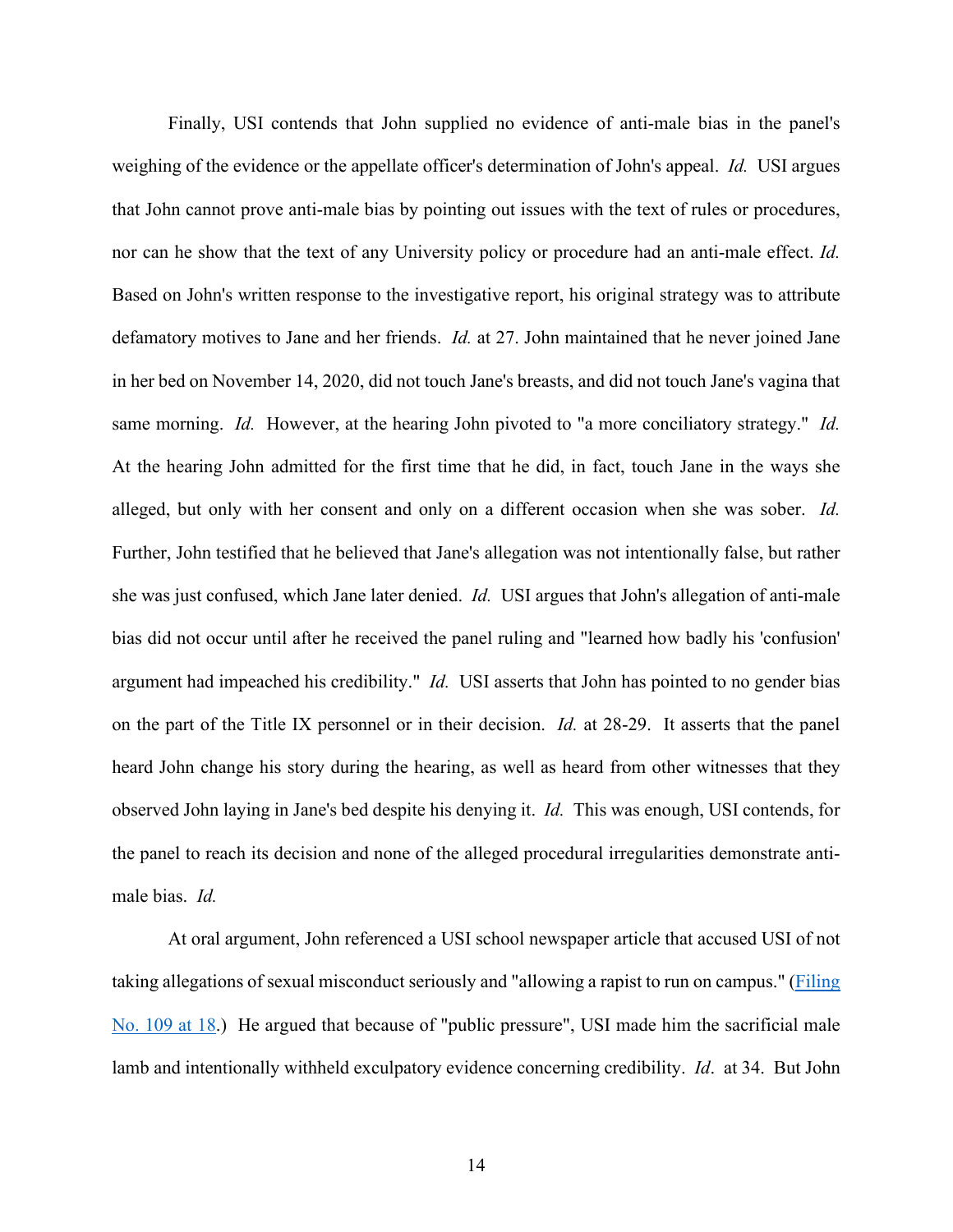has produced no evidence to support his assertion that USI's erroneous decision was based on male gender bias. As noted in *Doe v. Columbia College Chicago*, 299 F.Supp 939, 954 (N.D.I.L. 2017), several courts have similarly rejected erroneous outcome claims based upon allegations of general anti-male bias resulting from public and government pressure. *See, e.g.*, *Doe v. [Cummins](https://1.next.westlaw.com/Link/Document/FullText?findType=Y&serNum=2040461671&pubNum=0006538&originatingDoc=I814e2c00ba0b11e7a814f1ab34e02c4f&refType=RP&fi=co_pp_sp_6538_452&originationContext=document&transitionType=DocumentItem&ppcid=46c95a2b29cf4275957d59e0c45d0a6e&contextData=(sc.Search)#co_pp_sp_6538_452)*, 662 [Fed.Appx.](https://1.next.westlaw.com/Link/Document/FullText?findType=Y&serNum=2040461671&pubNum=0006538&originatingDoc=I814e2c00ba0b11e7a814f1ab34e02c4f&refType=RP&fi=co_pp_sp_6538_452&originationContext=document&transitionType=DocumentItem&ppcid=46c95a2b29cf4275957d59e0c45d0a6e&contextData=(sc.Search)#co_pp_sp_6538_452) 437, 452 (6th Cir. 2016) (rejecting plaintiff's claim that university adopted malebiased sexual assault investigation procedures to appease federal government); *[Xiaolu](https://1.next.westlaw.com/Link/Document/FullText?findType=Y&serNum=2035747704&pubNum=0007903&originatingDoc=I814e2c00ba0b11e7a814f1ab34e02c4f&refType=RP&fi=co_pp_sp_7903_474&originationContext=document&transitionType=DocumentItem&ppcid=46c95a2b29cf4275957d59e0c45d0a6e&contextData=(sc.Search)#co_pp_sp_7903_474) Peter Yu v. Vassar Coll.*, 97 [F.Supp.3d](https://1.next.westlaw.com/Link/Document/FullText?findType=Y&serNum=2035747704&pubNum=0007903&originatingDoc=I814e2c00ba0b11e7a814f1ab34e02c4f&refType=RP&fi=co_pp_sp_7903_474&originationContext=document&transitionType=DocumentItem&ppcid=46c95a2b29cf4275957d59e0c45d0a6e&contextData=(sc.Search)#co_pp_sp_7903_474) 448, 474–75 (S.D.N.Y. 2015), (rejecting plaintiff's claim because he did not provide statements by university officials showing discriminatory intent or statistical evidence that "males invariably lose" when charged with sexual misconduct and thus did not "provide any evidence suggesting that the outcome was born out of gender bias"); *[Doe](https://1.next.westlaw.com/Link/Document/FullText?findType=Y&serNum=2041740365&pubNum=0007903&originatingDoc=I814e2c00ba0b11e7a814f1ab34e02c4f&refType=RP&fi=co_pp_sp_7903_1077&originationContext=document&transitionType=DocumentItem&ppcid=46c95a2b29cf4275957d59e0c45d0a6e&contextData=(sc.Search)#co_pp_sp_7903_1077) v. Univ. of Colo.*, 255 [F.Supp.3d](https://1.next.westlaw.com/Link/Document/FullText?findType=Y&serNum=2041740365&pubNum=0007903&originatingDoc=I814e2c00ba0b11e7a814f1ab34e02c4f&refType=RP&fi=co_pp_sp_7903_1077&originationContext=document&transitionType=DocumentItem&ppcid=46c95a2b29cf4275957d59e0c45d0a6e&contextData=(sc.Search)#co_pp_sp_7903_1077) 1064, 1077 (D. Colo. 2017) ("pressure from the [] government to investigate sexual assault allegations more aggressively—either general pressure exerted by the Dear Colleague Letter or specific pressure exerted by an investigation directed at the University, or both—says nothing about the University's alleged desire to find men responsible because they are men.").

John also argues the totality of the evidence supports a plausible inference of gender bias, but even if John is correct regarding the numerous policy violations made by USI, he has failed to demonstrate that the cause of any of these irregularities originated from an individual's animosity towards his male sex. Instead, most of John's arguments appear to show his disagreement with the weighing of evidence and credibility determinations made by the panel and appellate hearing officer. No evidence of statements or conduct demonstrating gender bias or discrimination have been presented. John's numerous complaints about USI's Title IX grievance process, at most, amount to a claim that USI favors complainants over respondents. Most courts, however, that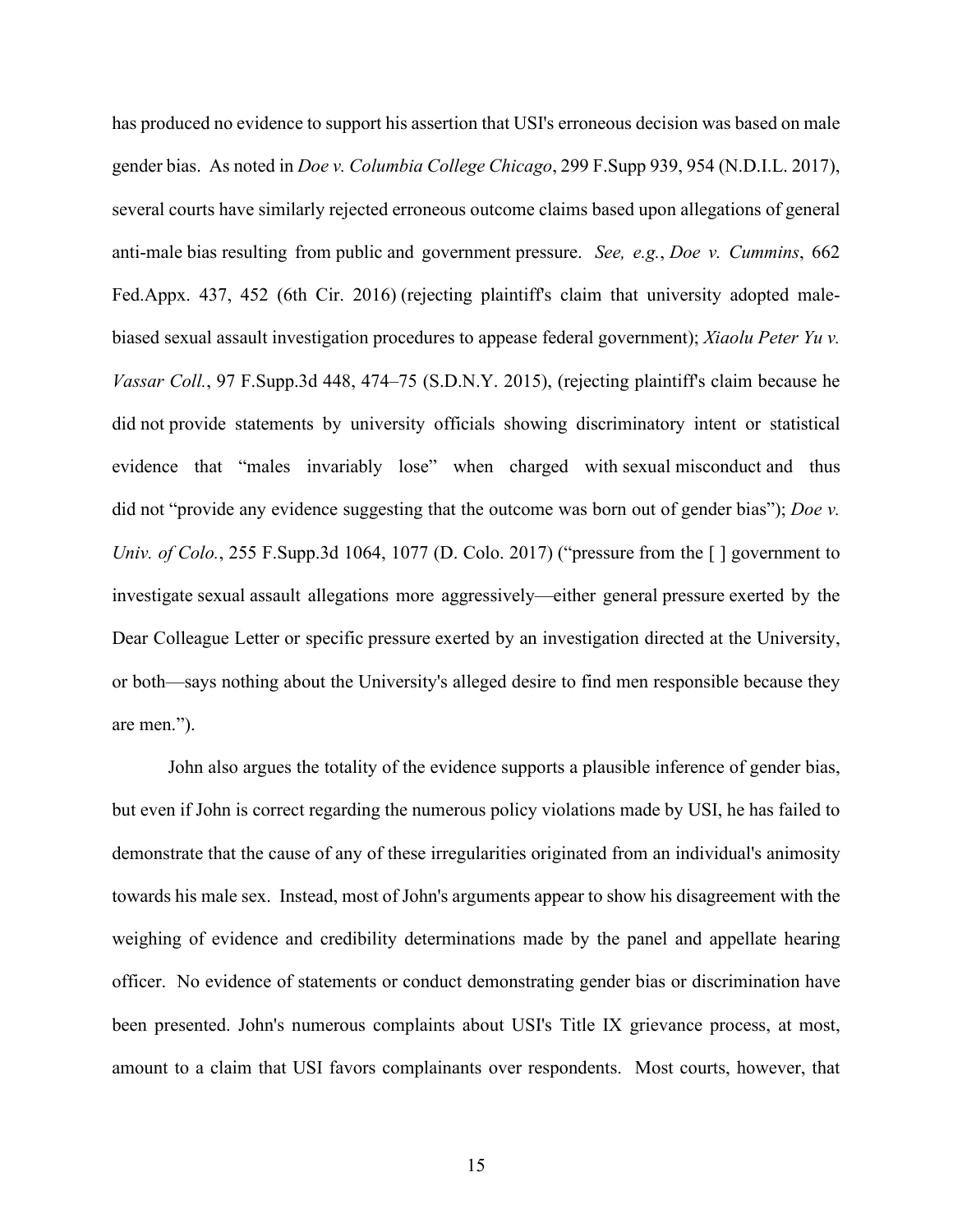have addressed the issue of whether anti-male bias can be reasonably inferred from evidence of a school's anti-respondent bias "have concluded that evidence of a school's anti-respondent bias does not create a reasonable inference of anti-male bias." *Doe v. University of Denver*, 952 F.3d 1182, 1196 (10th Cir. 2020) (collecting cases); *see also Doe v. Trustees of Indiana Univ.*, No. 1:21-cv-00973-JRS-MPB, 2021 WL 2982186, at \*5 (S.D. Ind. July 15, 2021). Based upon the Court's review and analysis of the evidence and arguments, the Court concludes that John does not have a reasonable likelihood of success on the merits of his Title IX claim.

#### **C. Irreparable Harm**

Having found that John's Title IX claims show no likelihood of succeeding on the merits, the will only briefly analyze his irreparable harm claim; after all, IU has successfully demonstrated that John cannot satisfy the requirements for receiving preliminary injunctive relief. The irreparable harm alleged by John is "the loss of his education and educational related activities at USI from present to Spring Semester 2023, the continuing and permanent harm from a gap in his educational records, [and] his branding as a rapist and the finding of guilt as to sexual assault." [\(Filing No. 27 at 69\)](https://ecf.insd.uscourts.gov/doc1/07318927575?page=69). During oral argument, USI asserted that transcripts do not display disciplinary status. And s USI argued, John has only been suspended for three-semesters, not expelled. When the suspension runs its course and John complies with the conditions of reenrollment, USI asserts that he will have the same educational opportunity at USI that he has presently.

The Court agrees, the harms alleged are not actual or likely. John tenders no evidence that there is "disciplinary mark" on his "USI transcript" [\(Filing No. 51 at 47\)](https://ecf.insd.uscourts.gov/doc1/07318932808?page=47) nor any evidence that he has attempted to transfer to any institution. A plaintiff cannot obtain a preliminary injunction by speculating about hypothetical future injuries. *E. St. Louis Laborers' Local 100 v. Bellon Wrecking*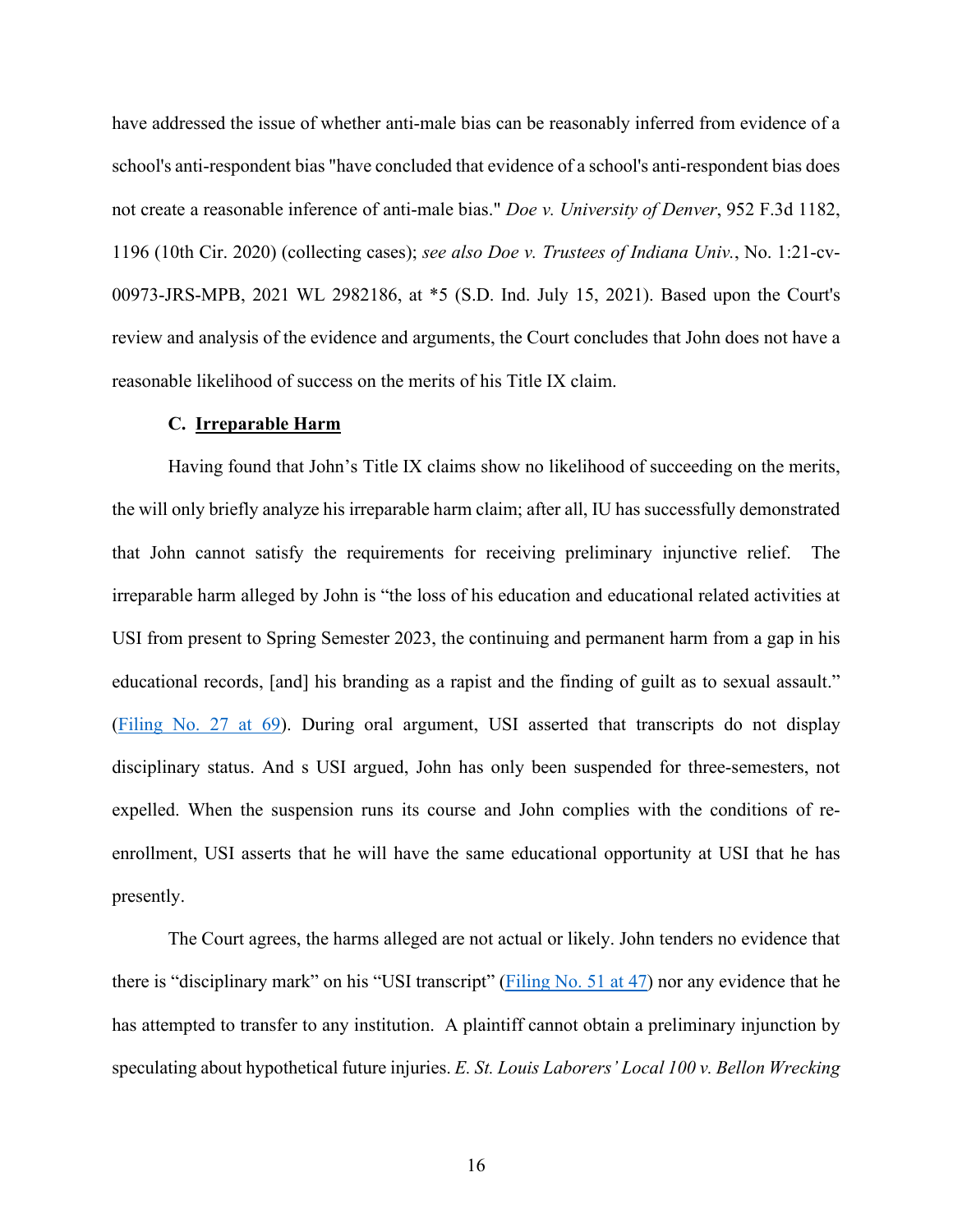*& Salvage Co.*, 414 F.3d 700, 705-06 (7th Cir. 2005). The threatened injury must be "more than mere speculation." *Janvey v. Alguire*, 647 F.3d 585, 601 (5th Cir. 2011). On the record before the Court, John's alleged harms are not irreparable.

# **IV**. **CONCLUSION**

John Doe has failed to satisfy either of the threshold requirements for injunctive relief, therefore the Court need not balance the hardship between the parties or determine the public interest. For the foregoing reasons, John Doe's Supplemental Motion to Supplement Preliminary Injunction Evidentiary Submission [\(Filing No. 117\)](https://ecf.insd.uscourts.gov/doc1/07319076466) and Second Motion to Supplement Preliminary Injunction Evidentiary Submission [\(Filing No. 127\)](https://ecf.insd.uscourts.gov/doc1/07319100317) are **GRANTED** but his Motion for Preliminary Injunction [\(Filing No. 33\)](https://ecf.insd.uscourts.gov/doc1/07318932419) is **DENIED**.

#### **SO ORDERED.**

Date: 5/10/2022

Hon. Tanya Walton Pratt, Chief Judge **United States District Court** Southern District of Indiana